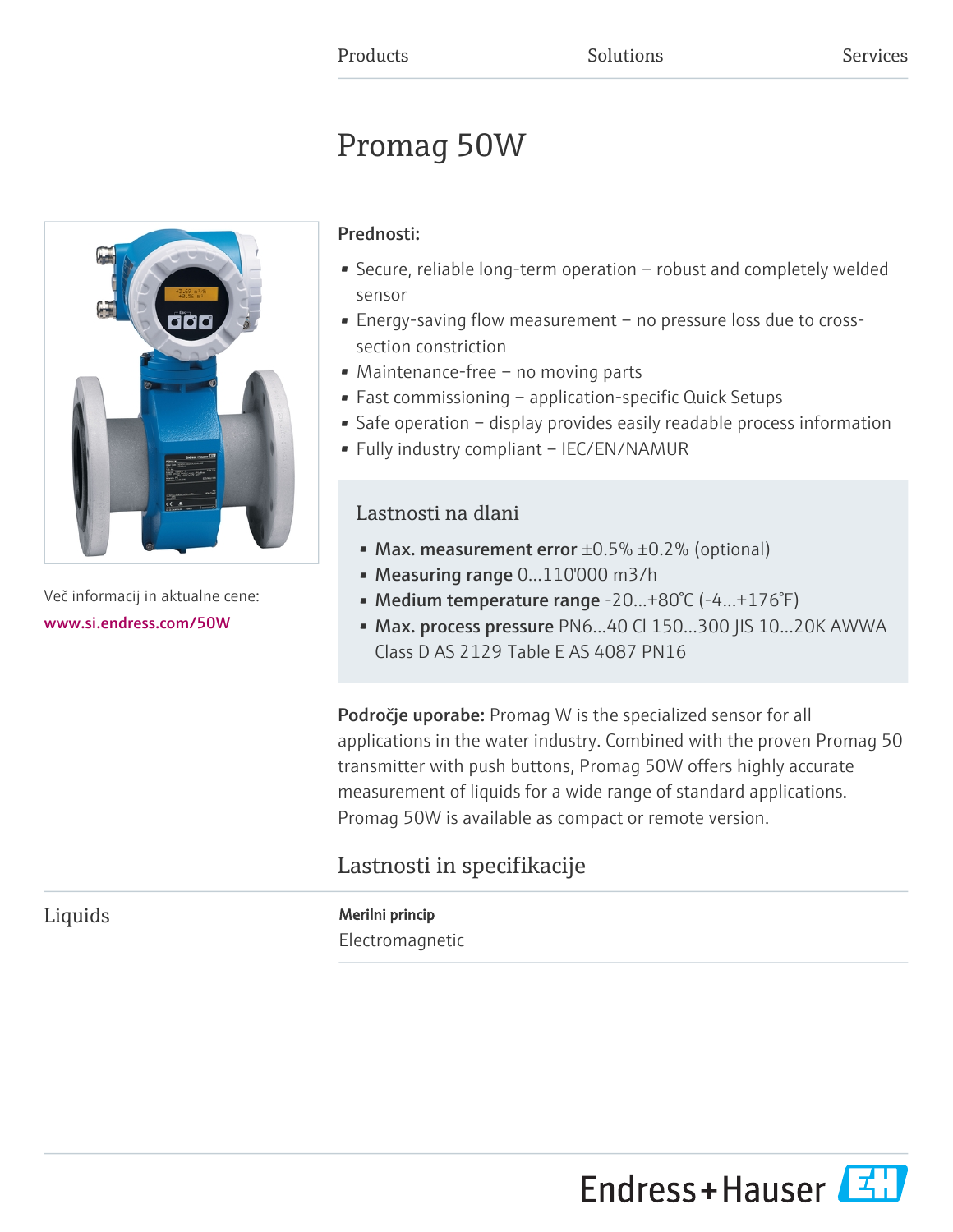## Liquids **Product headline**

The sensor with degree of protection IP68 (Type 6P enclosure) and a modular electronic concept.

The specialist in the water and wastewater industry for the most demanding applications.

## Sensor features

Secure, reliable long - term operation - robust and completely welded sensor. Energy - saving flow measurement – no pressure loss due to cross section constriction. Maintenance  $-$  free  $-$  no moving parts. International drinking water approvals. Degree of protection IP68 (Type 6P enclosure).

## Transmitter features

Quality – designed for custody transfer; featuring worldwide recognized metrological approvals. Safe operation – display provides easily readable process information. Fully industry-compliant – IEC/EN/NAMUR. 2-line backlit display with push buttons. Device as compact or remote version. HART, PROFIBUS PA/DP.

## Nominal diameter range

DN 25...2000 1"...78"

## Max. measurement error

±0.5% ±0.2% (optional)

## Measuring range

0...110'000 m3/h

## Max. process pressure

PN6...40 Cl 150...300 JIS 10...20K AWWA Class D AS 2129 Table E AS 4087 PN16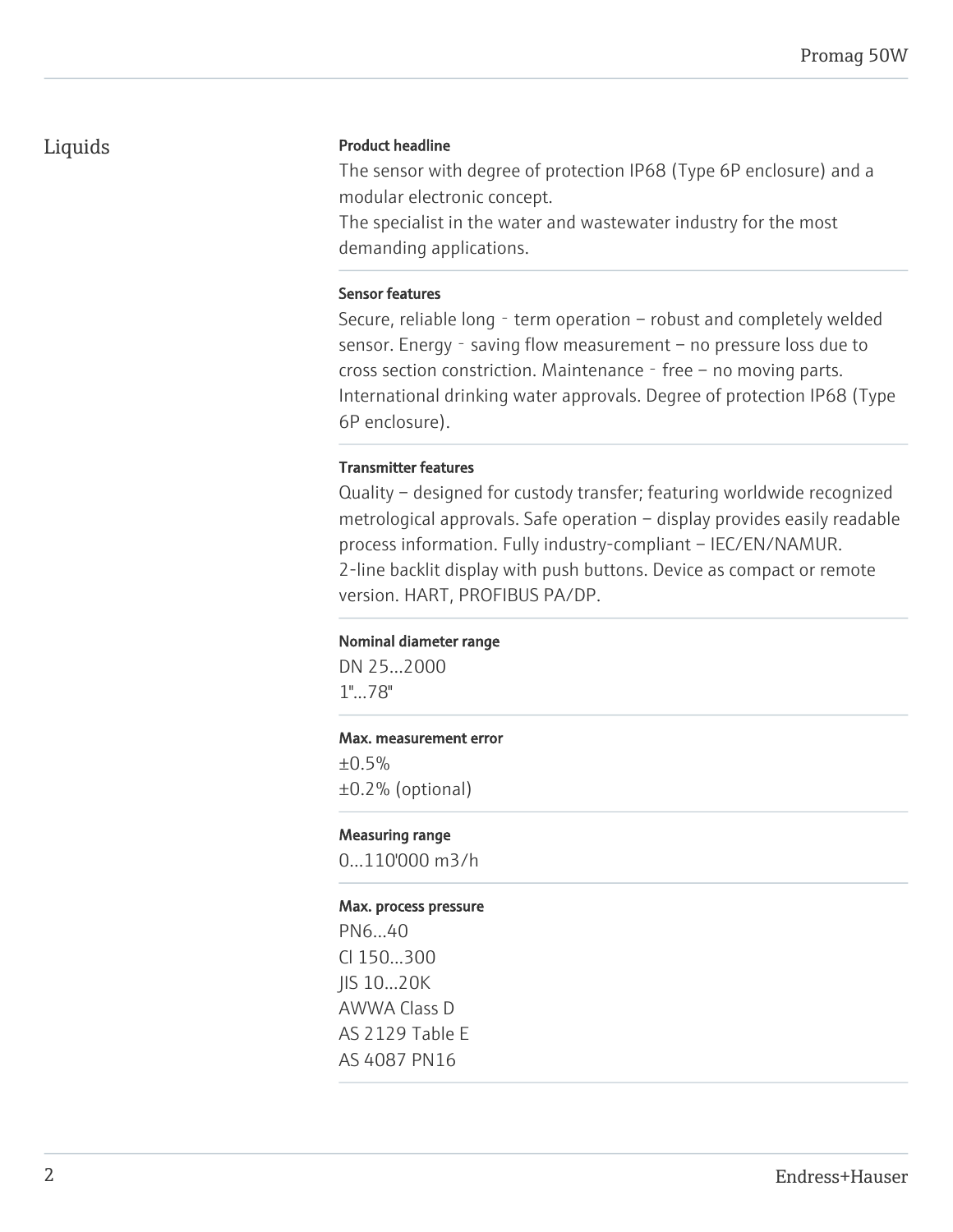## Liquids

## Medium temperature range

-20...+80°C (-4...+176°F)

#### Ambient temperature range

-20...+60°C -40...+60°C (optional)

## Degree of protection

IP 67 (NEMA 4x) IP 68 (Nema 6P)

## Display/Operation

Two line display with backlit Push button

## **Outputs**

4...20 mA Pulse/Frequency Status

## Inputs

**Status** 

## Digital communication

HART PROFIBUS PA/DP

## Hazardous area approvals

ATEX, IECEx, NEPSI, FM, CSA

## Product safety

CE, C-tick, EAC marking

## Pressure approvals and certificates PED, CRN

Hygienic approvals and certificates Drinking water approvals: ACS, NSF 61, KTW/W270, WRAS BS6920